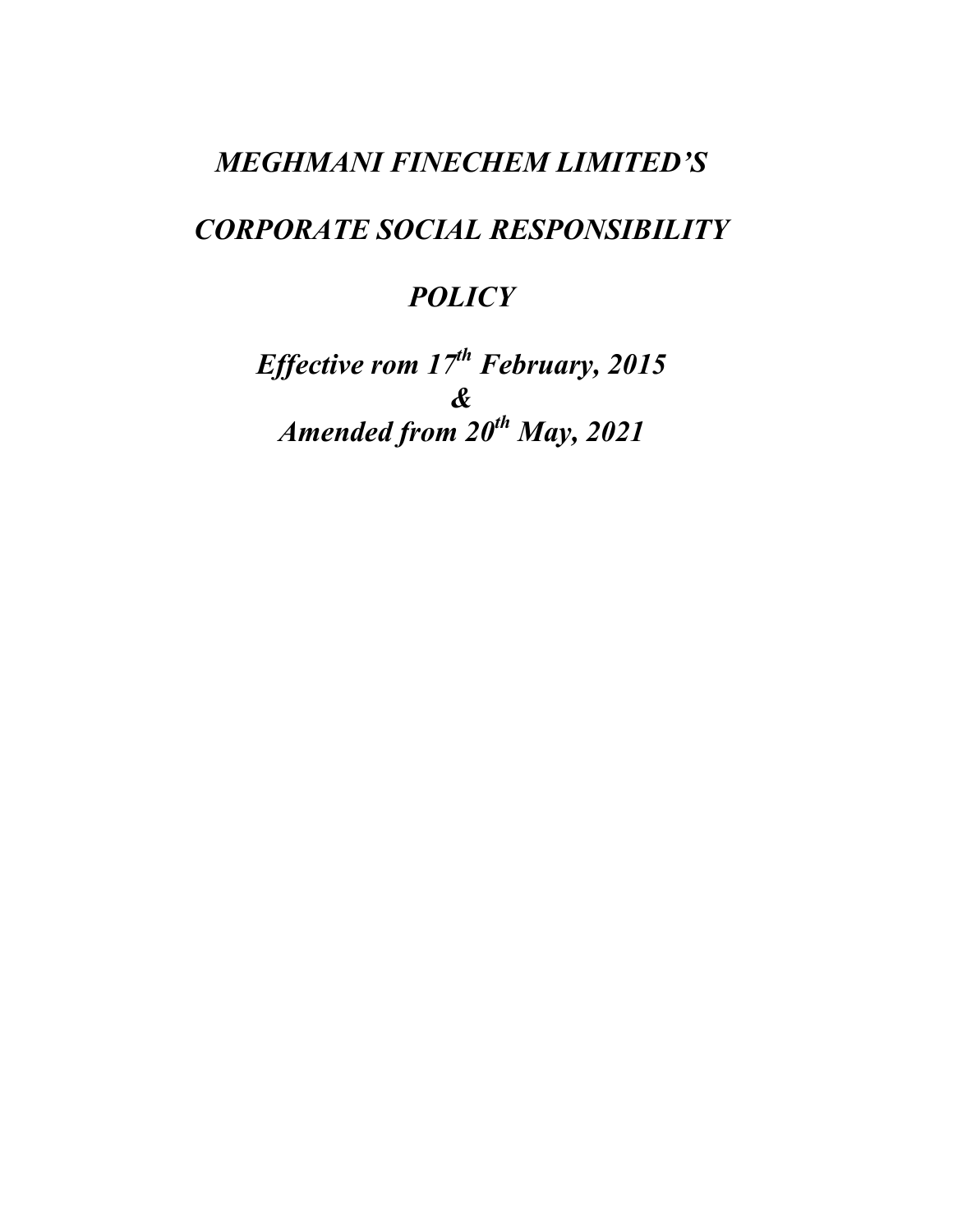## Corporate Social Responsibility (CSR) Policy

### Our CSR Vision

Through sustainable measures, actively contribute to the Social, Economic and Environmental Development of the community in which we operate ensuring participation from the community and thereby create value for the nation.

## Our CSR Mission

- 1. Ensuring socio-economic development of the community through different participatory and need- based initiatives in the best interest of the poor and deprived sections of the society so as to help them to become *SELF-RELIANT* and build a better tomorrow for themselves.
- 2. Ensuring environmental sustainability through ecological conservation and regeneration, protection & re growth of endangered plant species, and promoting biodiversity.

## Our Activities

The CSR activities we pursue will be in line with our stated Vision and Mission, focused not just around our plants and offices, but also in other geographies based on the needs of the communities.

- 1. To direct CSR Programmes, inter alia, towards achieving one or more of the following –
	- $\Rightarrow$  enhancing environmental activity and natural resources;
	- $\Rightarrow$  supporting rural development;
	- $\Rightarrow$  promoting education by setting up school, colleges and hostels ;
	- $\Rightarrow$  providing preventive healthcare;
	- $\Rightarrow$  providing sanitation and drinking water;
	- $\Rightarrow$  creating livelihoods for people, especially those from disadvantaged sections of society, in rural and urban India;
	- $\Rightarrow$  preserving and promoting sports;
	- $\Rightarrow$  to carry out social and cultural activity to uplift standard of living of under privileged
- 2. To develop the required capability and self-reliance of beneficiaries at the grass roots, especially of women, in the belief that these are prerequisites for social, economical and educational development;
- 3. To engage in affirmative action interventions such as skill building and vocational training, to enhance employability and generate livelihoods for persons from disadvantaged sections of society;
- 4. To pursue CSR Programmes primarily in areas that fall within the economic vicinity of the Company's operations to enable close supervision and ensure maximum development impact;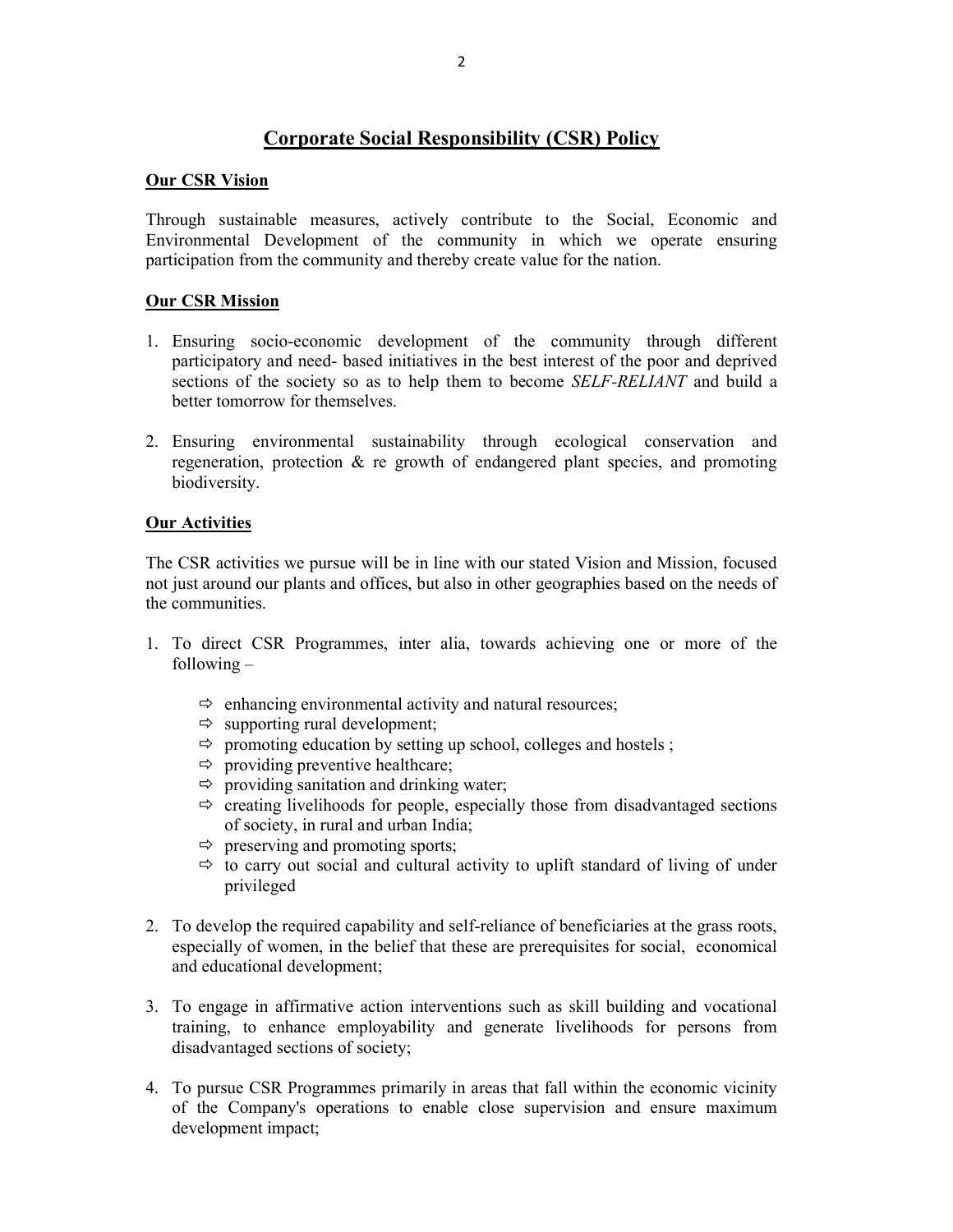5. Any of the activities as specified in Schedule VII of the Companies Act, 2013.

#### Implementation

To implement the Company's CSR Programmes through Company personnel or through external implementing agencies like a registered trust, registered society or a company established under section 8 of the Companies Act, 2013 from time to time. In such cases, the Company will specify the CSR Programmes which may be undertaken by those Trusts in accordance with their Objects and administrative and accounting processes laid down in the respective Trust Deeds/ Memoranda and Articles of Association.

#### Governance

- 1. Every year, the CSR Committee will place for the Board's approval, a CSR Plan delineating the CSR Programmes to be carried out during the financial year and the specified budgets thereof. The Board will consider and approve the CSR Plan with any modification that may be deemed necessary.
- 2. The CSR Committee will assign the task of implementation of the CSR Plan within specified budgets and timeframes to such persons or bodies as it may deem fit.
- 3. The persons/bodies to which the implementation is assigned will carry out such CSR Programmes as determined by the CSR Committee within the specified budgets and timeframes and report back to the CSR Committee on the progress thereon at such frequency as the CSR Committee may direct.
- 4. The CSR Committee shall review the implementation of the CSR Programmes once a year and issue necessary directions from time to time to ensure orderly and efficient execution of the CSR Programmes in accordance with this Policy.
- 5. Once in a year the CSR Committee will provide a status update to the Board on the progress of implementation of the approved CSR Programmes carried out during the period. It shall be the responsibility of the CSR Committee to review such reports and keep the Board apprised of the status of implementation of the same.

#### CSR Expenditure

CSR expenditure will include all expenditure, direct and indirect, incurred by the Company on CSR Programmes undertaken in accordance with the approved CSR Plan.

Moreover, any surplus remaining from any CSR Programmes shall be used for CSR. Accordingly, any income arising from CSR Programmes will be netted off from the CSR expenditure and such net amount will be reported as CSR expenditure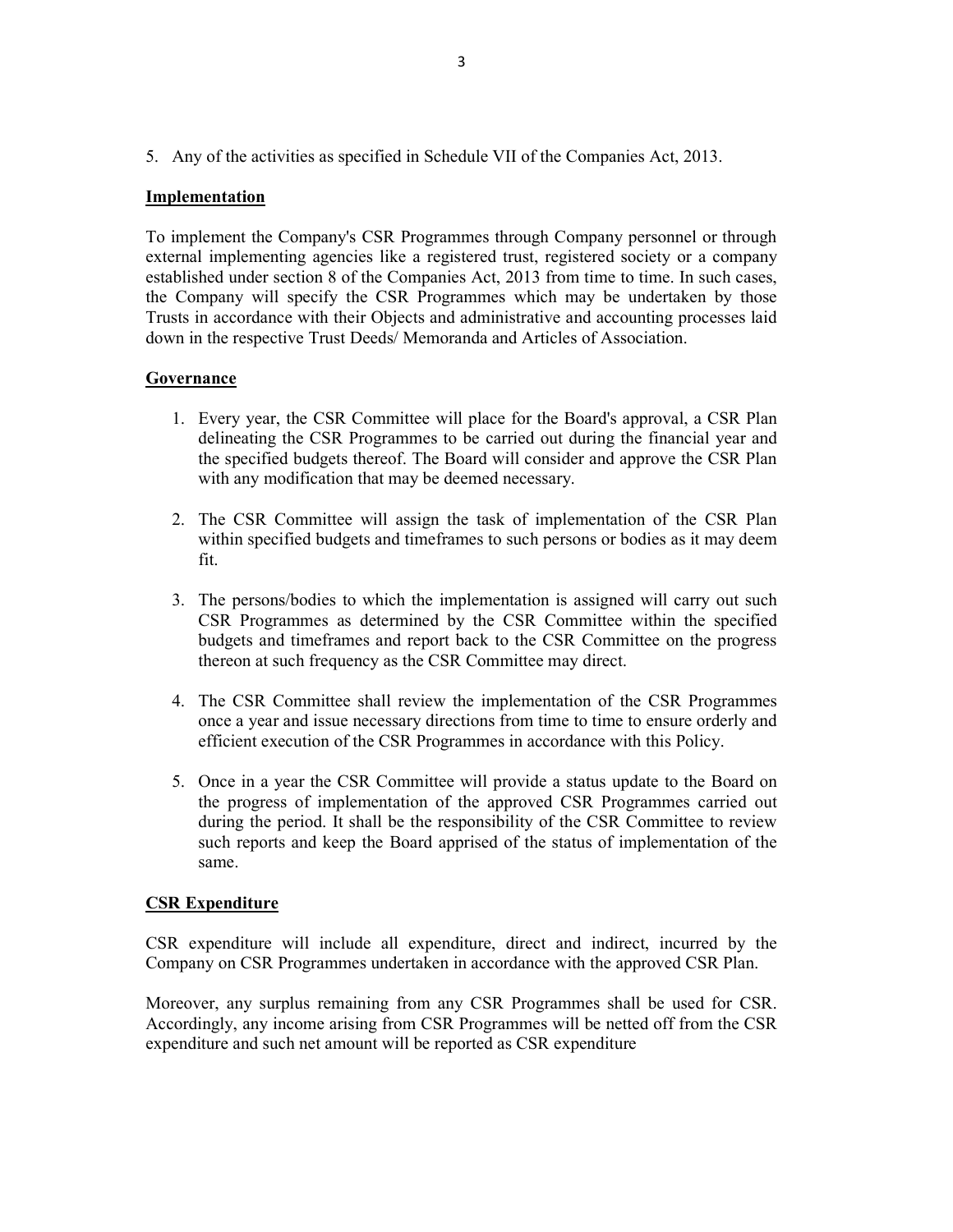## Our approach to implementation

We will strive to implement the aforesaid CSR activities on our own to the extent possible. At the same time, we recognize need to work in partnership with other players also. This would include:

- 1. Collaborating with various organisation, which are registered as a Trust or a section 8 company under the Companies Act, 2013 or Society or NGOs or any other form of entity incorporated in India that specialise in the aforesaid activities.
- 2. Contribution to various funds which are aligned with our Vision and Mission e.g.
	- o Prime Minister's National Relief Fund
	- o Any other fund set up by the Central Government for :
		- Socio-economic development and relief.
		- For the welfare of Scheduled Castes, the Scheduled Tribes, other Backward classes, minorities and women.
- 3. Collaborating or pooling resources with other companies to undertake aforesaid CSR activities.

## CSR Funds

The corpus for the purpose of carrying on the aforesaid activities would include the followings:

- 2% of the average Net Profit made by the Company during immediately preceding three Financial Years.
- Surplus arising out of CSR activities carried out by the company and such surplus will not be part of business profit of the company.

The Net Profit means net profit as per its financial statement prepared in accordance with the applicable provisions of the Act, but shall not include the following namely:

- (i) Any profit arising from any overseas branch or branches of the company, whether operated as a separate company or otherwise and
- (ii) Any dividend received from other companies in India, which are covered under and complying with provisions of section 135 of the Act.

### Monitoring

The Board of Directors has formulated CSR committee consisting of Four members who shall be responsible for monitoring the CSR activities of the Company. The Chairman of Committee is an independent Director. The present CSR Committee comprises of:

- 1. Shri Manubhai Patel
- 2. Shri Maulik Patel
- 3. Shri Kaushal Soparkar
- 4. Shri Ankit Patel